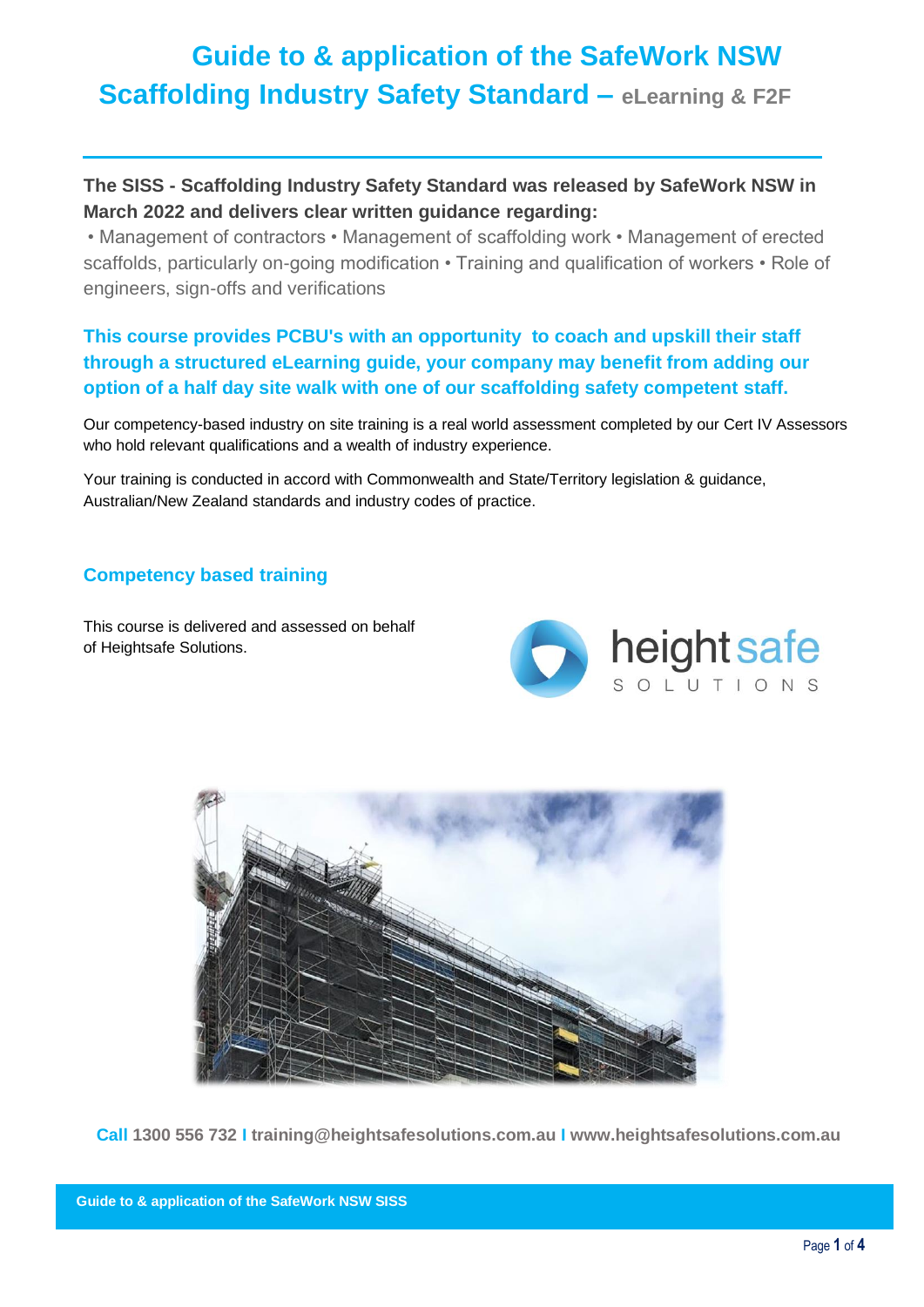#### **Outcome**

The outcome below will be awarded to successful participants in this course. The competency-based successful completion certificate will be issued by Heightsafe Solutions.

# **Application of the SISS in the workplace**

**Delivery area - Greater Sydney** (Regional NSW by arrangement)

The walk may be delivered in the workplace where safe and suitable scaffolding is available.

**eLearning Duration** – 2 hours (nominal)

**Site walk assessment** – 4 hours (nominal) Prerequisite – eLearning SISS successful course completion

**Delivery method** – online / face to face

**Maximum group size for F2F groups** – up to 10

**Course handouts** – Observations worksheet for F2F site walk

**Cost** - **Please contact us for current pricing**

\*Travel/accommodation costs may apply. After Hours/Public Holiday + 50%

## **What happens at the course?**

#### **Activities**

The eLearning course requires participants to download a copy of the SISS, which is referenced throughout. The site walk has a prescribed series of activities, using an observation checklist, and based on standards noted in the SISS, which must be completed to satisfactory performance levels.

#### **Assessment Activities**

Assessments conducted during face-to-face site walk include:

**Performance Tasks – Checks management items in SISS have been adequately addressed**

- **C** Plan work
- **C** Engineering considerations
- **O** Identify hazards & apply risk controls
- Identify Legislation, relevant standards, company procedures and documents
- **C** Conduct scaffolding inspections
- **O** Identify safe use of scaffolding
- **O** Use correct communication protocols
- **C** Recognise appropriate care, use & maintenance actions
- **O** Demonstrate appropriate situational awareness during site walks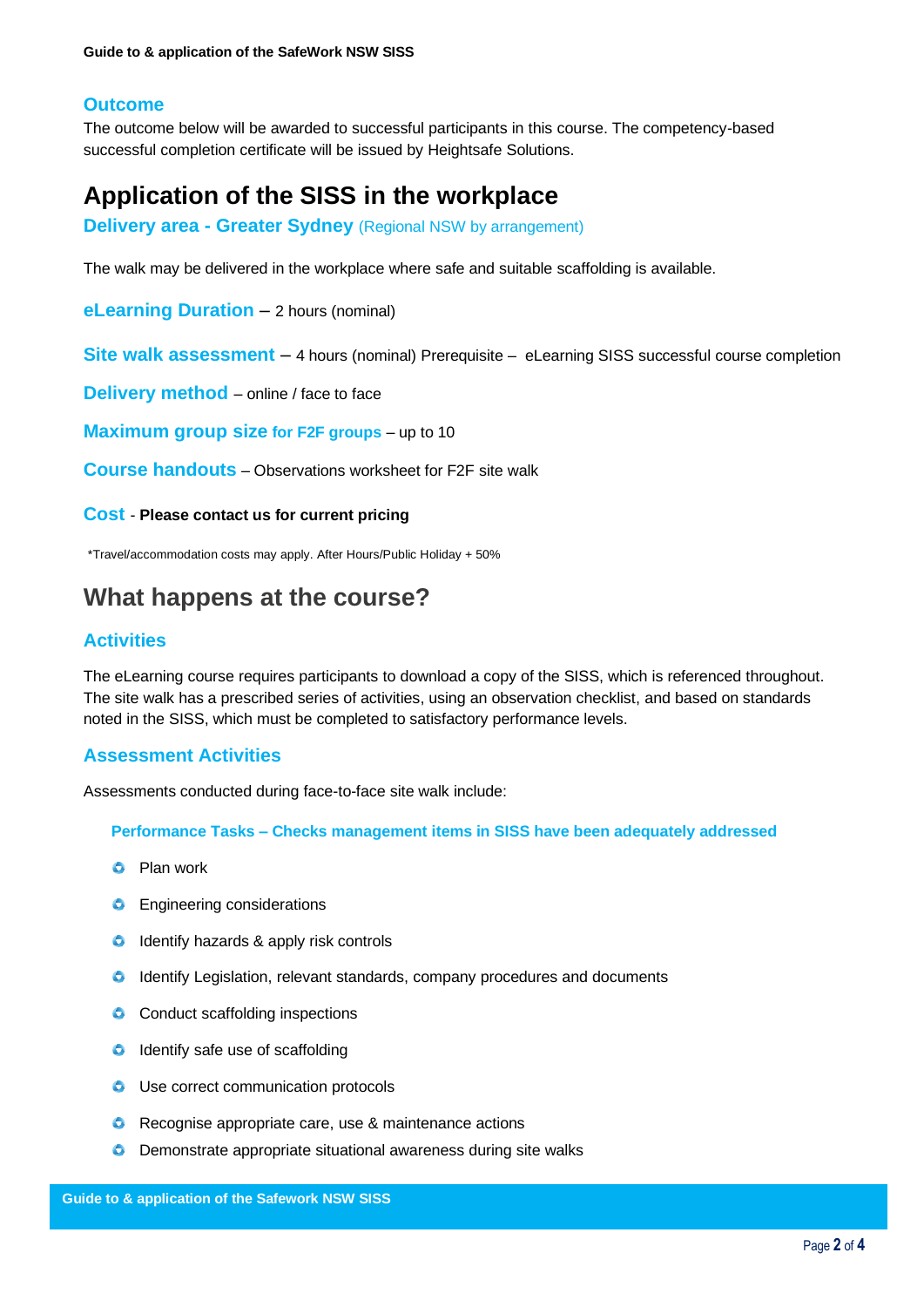**Documentation – The student must complete all documentation according to the required standard:**

- **C** Review and sign on to the attendance and observation assessment checklist
- **C** Review and sign on to SWMS (if activity is high risk)

**Theory assessment** - There are a number of quizzes within the eLearning requiring a 100% pass rate.

**Other evidence collection** – Heightsafe Solutions assessor will complete an observation checklist detailing the required performance outcome for each student. We collect video and picture evidence of task completions which are stored securely with the records of that session. Please let us know beforehand if there may be security or personal issues with us collecting this type of evidence.

**Flexible Delivery** – Practical exercises during site walk may be modified to best reflect the current work environment, equipment used, safety documentation, and site requirements.

#### **Entry Requirements**

An individual undertaking this course with Heightsafe Solutions will need to demonstrate the following to be eligible for entry:

- Must be able to access an electronic or hardcopy of the SafeWork NSW SISS for the course
- Physical capability to be able to meet the demands of the practical site walk
- English language communication skills in reading, writing, and spoken language equivalent to ACSF L1 – to find more information on the Australian Core Skills Framework Levels go to https://research.acer.edu.au/cgi/viewcontent.cgi?article=1011&context=transitions\_misc\_for assistance with Literacy go to The Reading writing Hotline: <https://www.readingwritinghotline.edu.au/>

#### **Assessment Requirements**

Individuals undertaking this course will be expected to complete all practical assessment activities and tasks.

#### **Certificate Renewal Requirements**

No industry recommended renewal is currently identified for this course, refer to the current Company P&P.

Employers are recommended to consult with stakeholders to identify appropriate refresher periods. However, as a guide, Heightsafe Solutions recommend a maximum interval for industry VoC or refresher training at 3 yearly (36) months intervals in line with industry requirements, in order to identify or maintain satisfactory levels of competence.

#### **Course Fees and Payments**

- Please contact us for our current course fees.
- **Refund and fee protection policy** Please refer to our Training Fees Policy on our website.
- **Payment Terms** Group booking payment terms are prepaid.